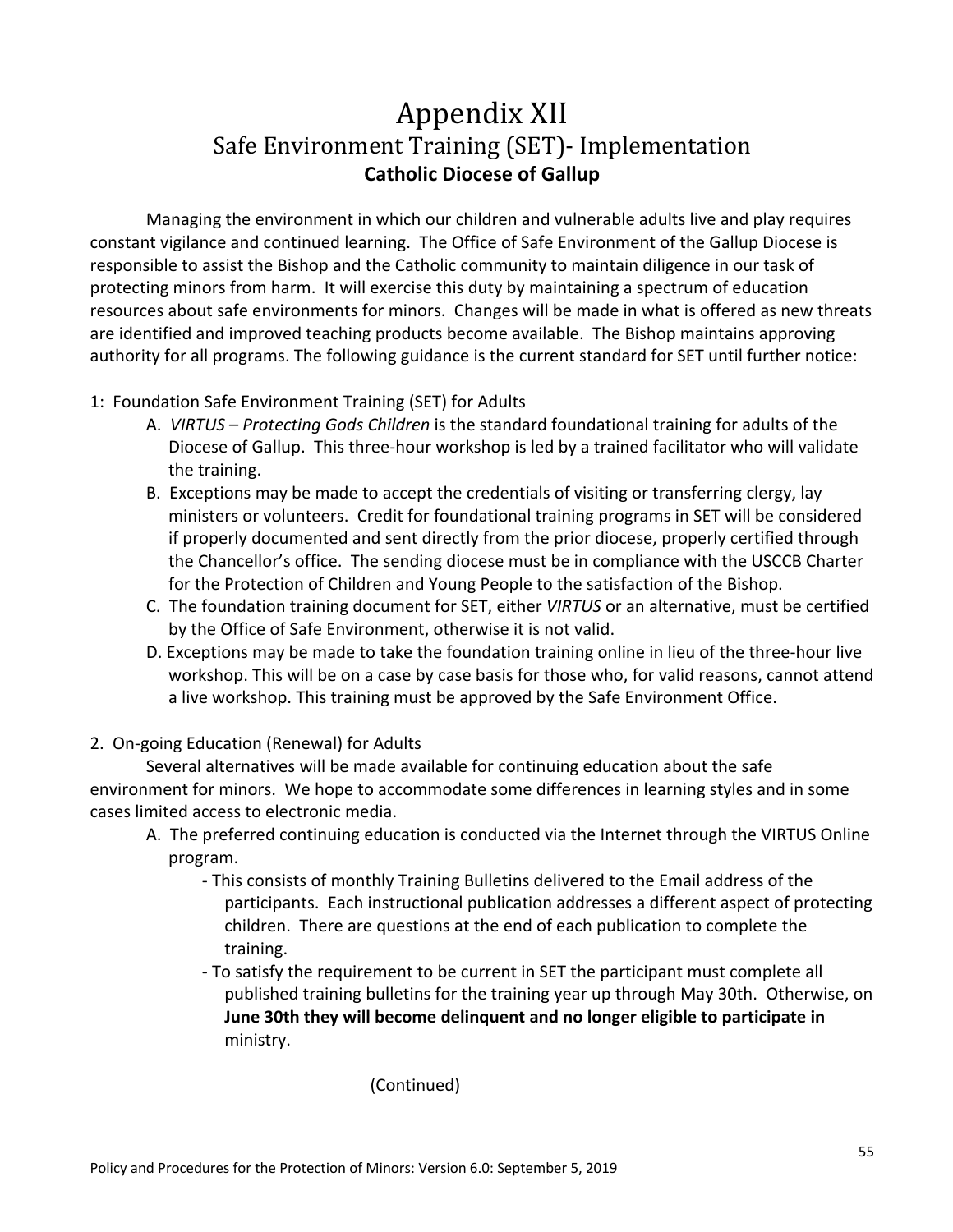- B. The second alternative for ongoing SET is VIRTUS Keeping the Promise.
	- This is an instructional program available on the Internet. It is a review and update educational session with videos and interactive questions. Its focuses on refreshing the information presented in the original VIRTUS program plus updates on current threats to minors.
	- Only those who choose this method of renewal will be assigned this training session. Individuals choosing to use this form of education must notify the Office of Safe Environment (phone, letter, or email)
	- This training must be accomplished each year prior to June 30th. Otherwise the person is no longer eligible for ministry.
- C. The third alternative is to repeat another session of the foundation SET training. (Currently VIRTUS-Protecting God's Children)
	- This training may be done any time during the usual SET year but must be accomplished each year prior to June 30th. Otherwise the person is no longer eligible for ministry.
- 3. Certification of Code of Ethics for Adults
	- A. The Diocese of Gallup Code of Ethics must be reviewed and signed by all new adults entering work or ministry in the diocese who are required to have SET.
	- B. Clerics and employees of the diocese (those reporting directly to the Chancery) must sign this document annually. This process offers the opportunity to review the critical policies of the diocese, particularly those most pertinent to the ministry of each person. This document will reflect periodic changes as the various policies of the diocese are updated.
	- C. Supervisors may elect to have employees and volunteers sign a new Code of Ethics document if changes occur in policies that need to be acknowledged.

4. Minors enrolled in Catholic Schools and/or Diocesan Religious Education Programs will be offered age appropriate Safe Environment Training during each academic year.

- A. These programs must be approved by the Bishop upon recommendation by the Office of Safe Environment and the Superintendent of Schools.
- B. The goal will be to complete the training early in the school year if possible.
- C. The training sessions must be announced to the parents with the opportunity to opt-in or opt-out of the education. The individual school and/or program must maintain documentation of completion of training and letters documenting parents' approval or declination of training.
- D. The parents who "opt-out" of the SET for their children should be offered materials on safe environment for children so they may instruct their own children. If a parent refuses to sign the "opt-out" letter, then the supervisor or designee must write a memorandum to be placed in the files.

(Continued)